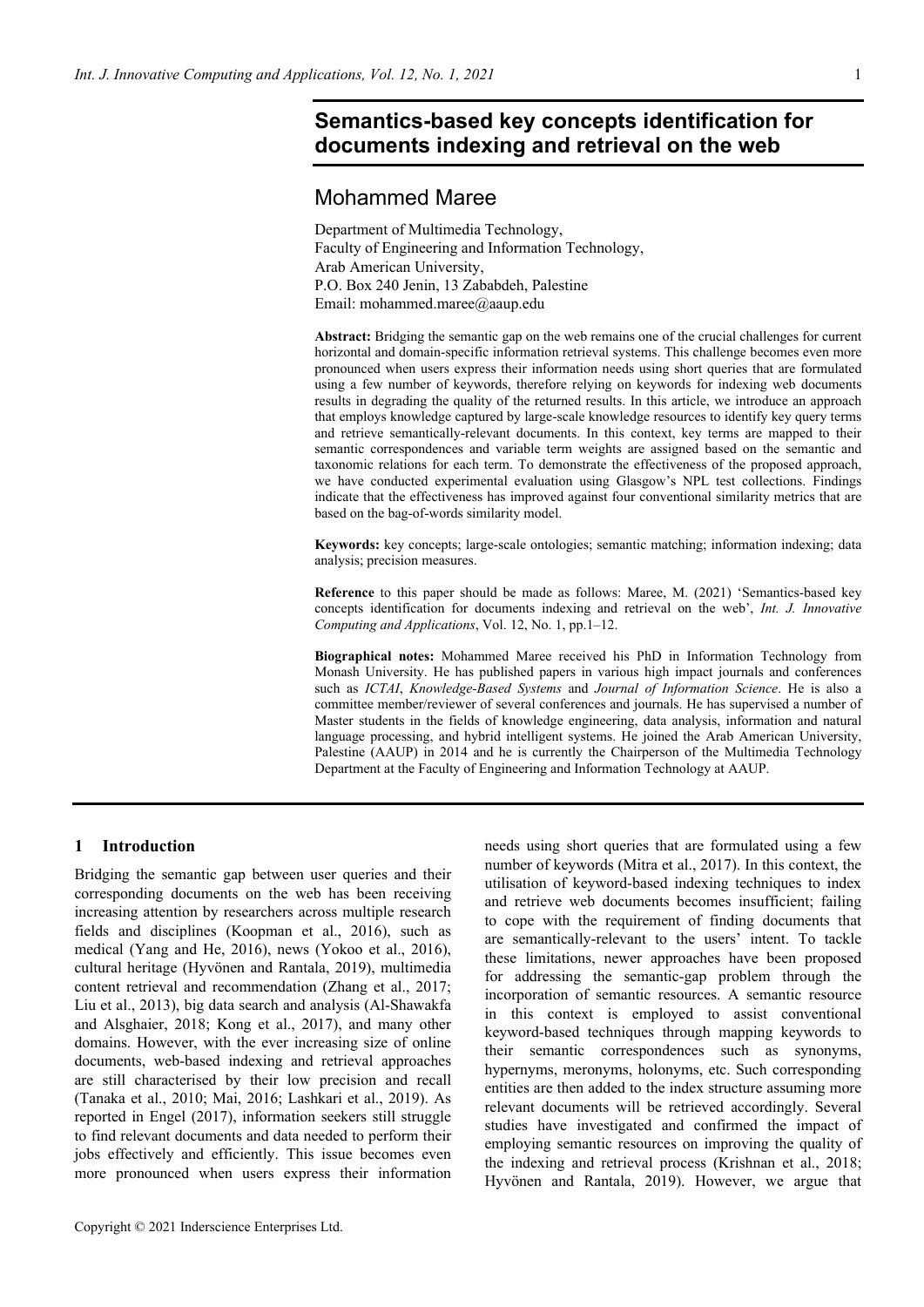existing semantic recourses still suffer from a number of limitations that hinder their actual exploitation in practical application domains. Examples of these limitations are:

- 1 semantic knowledge incompleteness in existing semantic resources
- 2 lack of semantic interoperability (Li et al., 2018) and semantic contradictions across the definitions of concepts and their associated semantic relations
- 3 variant breadth and depth of domain coverage, i.e., whether the developed semantic resource is a generic resource such as YAGO3 (Mahdisoltani et al., 2013), WordNet (Miller, 1998), VerbNet (Schuler, 2005) and FrameNet (Baker et al., 1998) or targets a particular domain such as the MESH ontology which targets the medical domain (Lipscomb, 2000) and the CIDOC CRM ontology which covers entities in the cultural heritage domain (Crofts et al., 2008).

For a detailed discussion on these limitations, we refer the reader to Maree and Belkhatir (2015) and Bimson and Hull (2016).

In an attempt to address these drawbacks, we present an approach that combines knowledge represented by multiple large-scale general-purpose semantic resources and key concept identification and weighting scheme for identifying and analysing the latent semantic structure of queries and their corresponding documents on the web. Unlike conventional approaches that treat query terms independently, in our proposed method, we first identify key concepts in user queries using the normalised similarity technique; which assigns different weights to query terms based on their semantic informativeness. Key concepts among query terms are then mapped to their semantic correspondences in the exploited semantic resources to further enrich initial queries with additional semantically-relevant terms. Next, expanded queries are submitted to find documents with similar semantic content. In our approach, we convert queries and documents into semantic network structures wherein the nodes of each network encode terms and edges between nodes represent the different types of taxonomic and semantic relations that may exist between them. It is important to point out that as we are exploiting multiple semantic resources, there is a high probability of constructing multiple heterogeneous semantic networks. To overcome this issue, we employ the semantic networks merging algorithm (further detailed in Section 4) to integrate such networks into a single coherent network. The main goals of our work are summarised as follows:

- Identifying key concepts in user queries and their corresponding documents for constructing semantics-based inverted indexes.
- Exploiting a number of large-scale semantic resources for analysing the latent semantic structure of queries and their corresponding documents on the web.

The rest of this paper is organised as follows. Section 2 presents a discussion on the role of semantic resources in bridging the semantic-gap between user queries their corresponding documents. It also highlights the main challenges that hinder the utilisation of existing semantic resources in real-world scenarios and application settings. In Section 3, we provide the formal definitions to the key elements and resources used to build the proposed approach. In Section 4, we introduce a detailed characterisation of the proposed approach and discuss its main components. Section 5 presents the experimental evaluation steps that we have carried out to evaluate the quality of the proposed results using our proposed approach. Section 6 outlines the conclusions and highlights the future updates to our work.

# **2 Related works**

Over the past years, semantic resources have proved to play a key role in discovering the latent topics in user queries and their corresponding documents (Anandarajan et al., 2019; Ngo and Cao, 2018; Nguyen et al., 2015; Ngo et al., 2018; Corcoglioniti et al., 2016). For details on the importance of exploiting semantic resources for query expansion purposes, we refer the reader to a recent survey conducted by Raza et al. (2019). Another recent study that explores the role of semantic resources for document classification, clustering and recommendation purposes is provided in Dou et al. (2015). As reported by the semantic web scientific community, semantic resources are fundamentally used to provide explicit machine-readable and formal specifications of conceptualisations that allow for interpreting the explicit and implicit semantics of natural language queries and their relevant documents (Bonatti et al., 2019). With the growing interest in semantic resources, several recent approaches have been proposed for semantically analysing user queries and matching them at a semantics-based level to their related documents. However, these approaches either use a single semantic resource such as Lu et al. (2015), Ngo et al. (2018), Han et al. (2016), Selmi et al. (2018), Boiński et al. (2018) and Royo et al. (2005) or multiple heterogeneous semantic resources such as Maree et al. (2016), Vigneshwari and Aramudhan (2015), Shen and Lee (2018), Kmail et al. (2015), Zhu and Iglesias (2018), Goldfarb and Le Franc (2017) and Wimalasuriya and Dou (2009). For instance, the system proposed in Royo et al. (2005) maps query keywords to their corresponding synsets in WordNet ontology. Although this system was able to identify and recognise relations among keywords, the breadth and depth of extracted relations was subjected to the limitations of WordNet, namely, limited number of semantic and taxonomic relations and limited domain coverage. In the work proposed by Lei et al. (2006), query keywords were interpreted as entities (instances, concepts or properties, respectively) that can be mapped to ontological entities to formulate formal queries from user queries. The assumption was to map keywords that represent entities in the ontology and connect them through direct relations defined in it. While the authors claimed to be able to discover relations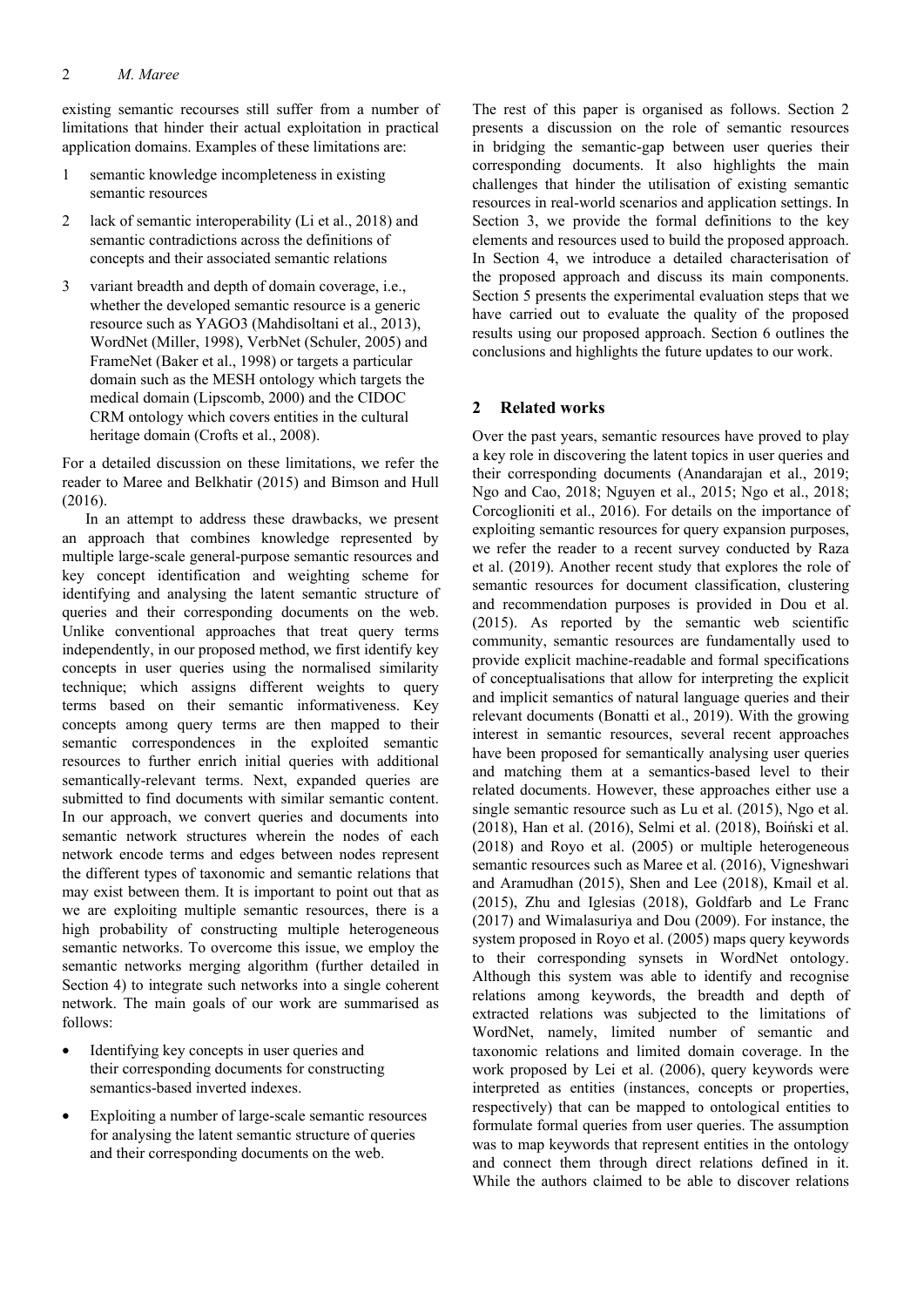and handle simple and complex queries, it was not clear how this was achieved, especially given the fact that ontologies suffer from semantic knowledge incompleteness and domain coverage problems. A similar approach has been proposed by Tran et al. (2007). The main difference lies in the way queries are computed. A parameter *d* can be set and configured by the users to expand the queries graphical representation by considering neighbouring entities. In a similar line of research, Ngo et al. (2018) proposed to exploit WordNet ontology for disambiguating query keywords and mapping them to their most relevant senses. The authors argued that the problem is that in many cases a word has more than one possible direct sense, and arbitrarily picking one of them may drift the quality of the retrieved results. In addition, they enriched senses of query keywords with their most specific common hypernym to represent word meanings. Although the proposed system produced promising precision results, the precision degrades significantly when most of the keywords are not recognised by the used ontology. As acknowledged by the authors, exploiting WordNet only is not sufficient and therefore they planned to combine additional ontologies to maximise the depth and breadth of domain coverage. Similarly, the systems proposed in Lu et al. (2015), Han et al. (2016), Selmi et al. (2018), Boiński et al. (2018) and Royo et al. (2005) exploited single ontologies such as FrameNet, VerbNet and MESH to tackle the issue of semantically interpreting user queries and match them to their relevant documents. However, as reported in Maree and Belkhatir (2015), the domain coverage of these ontologies is limited and is not frequently updated; leading to significantly degrading the quality of the produced results by such systems.

Recently, there has been attempts to exploit multiple semantic resources in specialised domains such as the recruitment domain (Kmail et al., 2015), biomedical information retrieval domain (Shen and Lee, 2018) and the information extraction domain (Wimalasuriya and Dou, 2009). For instance, in Wimalasuriya and Dou (2009), the authors demonstrated through experimental results that by using multiple ontologies the quality of the system's precision can be improved. Similarly, Kmail et al. (2015) have confirmed the increase in the system's effectiveness when utilising multiple semantic resources for the purposes of matching resumes to their corresponding job posts. However, the authors in this work have also acknowledged the fact that even with the exploitation of multiple semantic resources, some entities were still unrecognised by any of the used resources. This was either because such entities have been introduced to the domain after the creation of the respective semantic resource/s or because domain experts did not include them due to time and efforts required to define each and every term in the respective domains of interest. In the work proposed in Kmail et al. (2015), the authors have utilised a set of semantic resources in the e-recruitment domain to map keywords in job posts and resumes to their corresponding entities in the used ontologies. The authors have conducted a set of experiments

to demonstrate that the exploitation of multiple semantic resources can lead to better assigning relevance scores between resumes and their corresponding job posts. Inspired by the works that have utilised multiple semantic resources, we aim to explore the impact of utilising multiple semantic resources for indexing and retrieving documents on the web. In our proposed approach, and due to the specific nature of web documents that cover a wide range of domains, our interest will not be restricted to a particular domain; therefore, we propose to use large-scale general-purpose semantic resources that cover knowledge about various domains. Additionally, unlike conventional query expansion approaches, we aim to assist the semantics-based indexing and retrieval approach with the key term identification and expansion method. We argue that in real scenarios, it is not correct to assume that all query terms have the same weights and accordingly they should not be expanded equally with all potential candidate expansion terms. Therefore, it is important to identify key query terms and assign different weights to them based on their contribution to the meaning of the user's query.

#### **3 Problem formulation**

Let  $Q = \{x_n\}_{n=1}^N$  be the set of query terms  $\{x_1, x_2, ..., x_N\}$ and  $D = \{w_m\}_{m=1}^N$  be the set of word tokens  $\{w_1, w_2, ..., w_N\}$ in a given document *D*. To find the similarity between *Q* and *D*, we can apply the cosine similarity metric which deals with  $x_i \in Q$  and  $w_i \in D$  as vectors, and find the similarity between a given pair  $\{O, D\}$  using the following equation:

$$
Similarity(Q, D) = \frac{\vec{V}(Q).\vec{V}(D)}{|\vec{V}(Q)| \cdot |\vec{V}(D)|}
$$
\n(1)

The cosine similarity weighting approach is a well-recognised scheme that has been used extensively for matching queries and their corresponding documents. This scheme is a.k.a. the TF.IDF weighting technique which stands for *term frequency-inverse document frequency*. The *frequency* for a term in this context is represented by the number of times it appears in a document, while the *document frequency* for a term is calculated by the number of documents that contain that term. To calculate the TF.IDF, we use equation (2):

*tf idf t d tf t d ifd t* . (, ) (, ) () = ∗ (2)

where

• 
$$
tf(t, d) = \sum_{i \in d}^{|d|} 1\{d_i = t\}
$$
  
• 
$$
idf(t) = \log \left(\frac{|D|}{\sum_{d \in D}^{|D|} 1\{t \in d\}}\right).
$$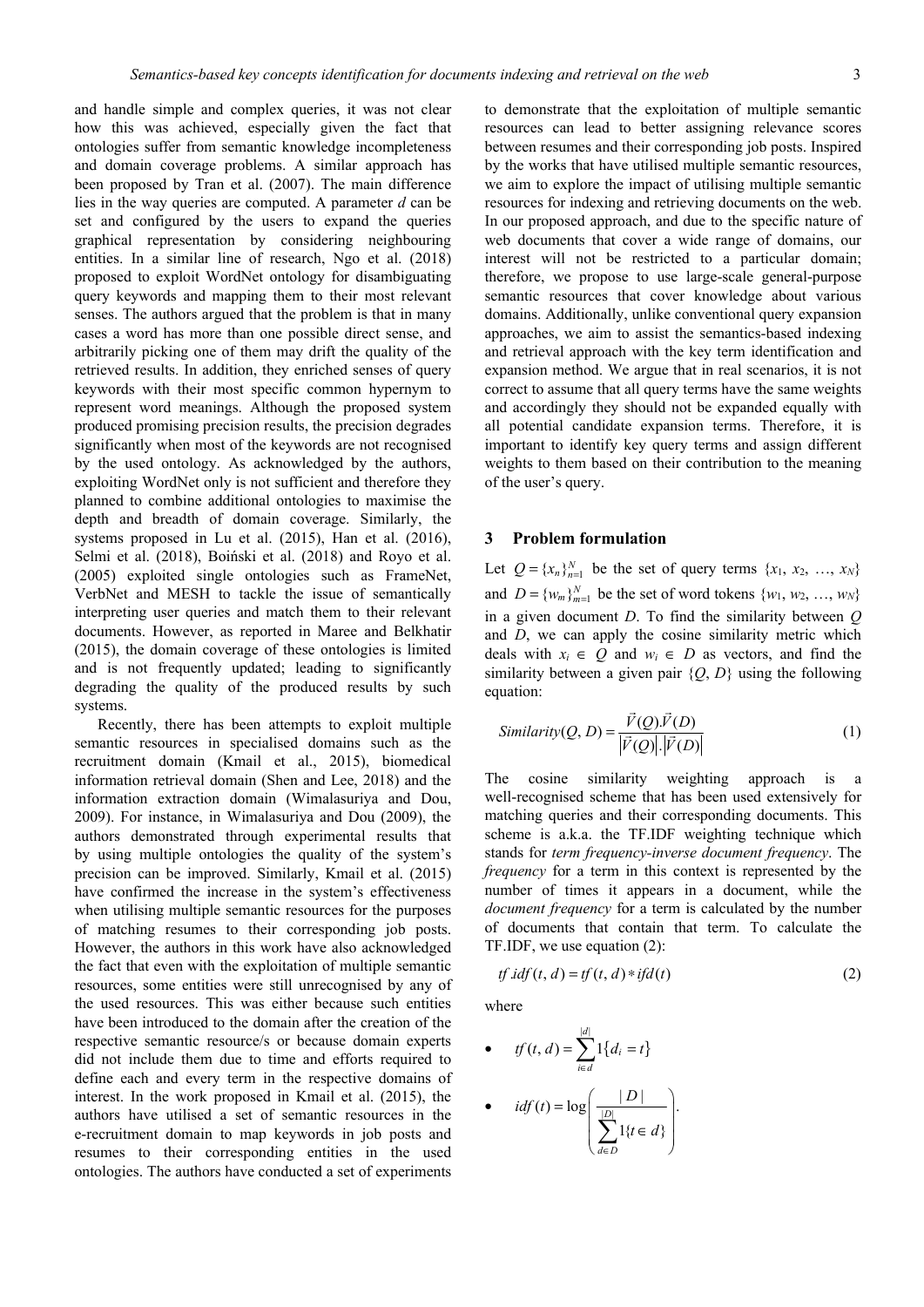Although this scheme has proved to be efficient in matching documents with their corresponding queries, it still suffers from a number of limitations as follows:

- When documents contain a huge number of terms, the process of computing the *tf* as well as *idf* will be characterised by a huge time consumption. This is because the TF.IDF scheme computes document similarity directly in the term-count space, wherein its efficiency degrades for documents with large vocabularies.
- The algorithm assumes that the counts of different terms provide independent evidence of similarity. However, this may not be true for every term in the document as there will be more informative terms that have significant contribution to the meaning of the document than other supportive terms.
- It is based on the bag-of-words (BoW) model, therefore it does not capture the position of terms in the text, terms co-occurrences across different documents, and compound terms (uni, bi or tri gram terms). However, in real-world scenarios, recognising compound terms, in addition to the grammatical category/ies they belong to can lead to better understanding of user queries and accordingly find their relevant documents.
- Another important limitation in this scheme is that it ignores the latent semantic dimensions in the processed queries and documents. This is indeed one of the major obstacles towards the utilisation of this scheme in practical settings. For instance, if a query contains the term 'flu' and a documents contains the term 'influenza', they will be judged as irrelevant using this model, though they are relevant as both terms are synonymous terms and have the same meaning.

Due to the abovementioned limitations, we propose extending the TF.IDF scheme through incorporating semantic information derived from the exploited semantic resources. Our goal in this context is to enrich the initial semantic indexes for the processed documents with semantically-relevant terms that are not explicitly mentioned in their content. We argue that query terms that have synonyms, and are abbreviated or represent acronyms are more informative and essential for indexing and retrieval purposes. Therefore, we assign higher weights for such terms compared to other supportive query terms, and also against the full representations of acronyms and abbreviations that we automatically add to the original query. The modified similarity metric is employed in this context for finding the relevance score between a given semantically-expanded query *Qs* and document *Ds* based on their dot product. Expansion terms in this context are obtained through exploiting additional semantic resources that can be employed to discover the latent semantic relations in texts and accordingly lead to a more precise matching procedure. In this context, a semantic resource can be defined as follows.

*Definition 1:* Semantic resource: a semantic resource *ζ* is a quadruple,  $\zeta := \langle C, P, I, V \rangle$  where:

- *C* Is the set of concepts that are defined in the semantic resource *ζ*. A concept hierarchy is defined over *C* in *ζ* where a pair  $(C, \leq)$  reflects a subsumption relation on  $C \times C$ . We call  $c \in C$  the set of concepts, and  $\leq$  the hypernymy relation.
- *P* Is the set of properties that are defined on *C*.
- *I* Is the set of individuals or instances of *C*.
- *V* Is the set of property values on *P*.

The query processing and expansion module takes a given query *Q* as input and produces a set of semantic networks  $\Omega Q = {\Omega_{Q1}, \Omega_{Q2}, ..., \Omega_{Qn}}$  as output. These networks are used to represent the semantic index for each *Q* and are automatically constructed based on the set of exploited semantic resources  $S_\zeta = {\zeta_1, \zeta_2, ..., \zeta_n}$ . A semantic network in this context can be formally defined as follows.

*Definition 2:* Semantic network: a semantic network is a triplet,  $\Omega$  := <*C*,  $\leq_C$ ,  $\sigma$ ,  $R$ ,  $\leq_R$ > where:

- C Is the set of concept identifiers in  $\Omega$ .
- R Is the set of relation identifiers in  $\Omega$ .
- $\leq_C$  Is the partial order relation on *C*, a.k.a. concept hierarchy or taxonomy.
- $\leq_R$  Is the partial order relation on *R*, a.k.a. relation hierarchy or taxonomy.
- *σ* Is a function  $R \to C \times C$  that maps concepts in the semantic network  $\Omega$ . We would like to point out that since we are exploiting more than one semantic resource, there is a probability that the produced semantic networks are semantically heterogeneous in terms of their conceptual and terminological representations. Therefore, we propose resolving such heterogeneity through integrating such networks into a single coherent semantic network. The merging algorithm can be defined as follows.

*Definition 3:* Merging heterogeneous networks: the merging algorithm takes a set of semantic networks as input and produces a single merged network as output. Formally, we define the merged network as  $\Omega_{merged} := \langle C, \leq_C, \sigma, R, \leq_R \rangle$ where the set of concepts  $\{(c_i, c_j) | c_i \in \Omega_i, c_j \in \Omega_j\}.$ 

It is important to point out that we construct semantic indexes to represent each document in the corpus in the same manner as we process user queries.

As we highlighted in this section, the exploitation of multiple semantic resources does not necessarily resolve the semantic knowledge incompleteness problem. Therefore, we propose to further enrich the constructed merged semantic networks with additional concepts that are not recognised by the utilised semantic resources. To do this, we employ the semantic networks enrichment technique that is formally presented in Maree and Belkhatir (2015). In the next sections, we present the detailed characterisation of our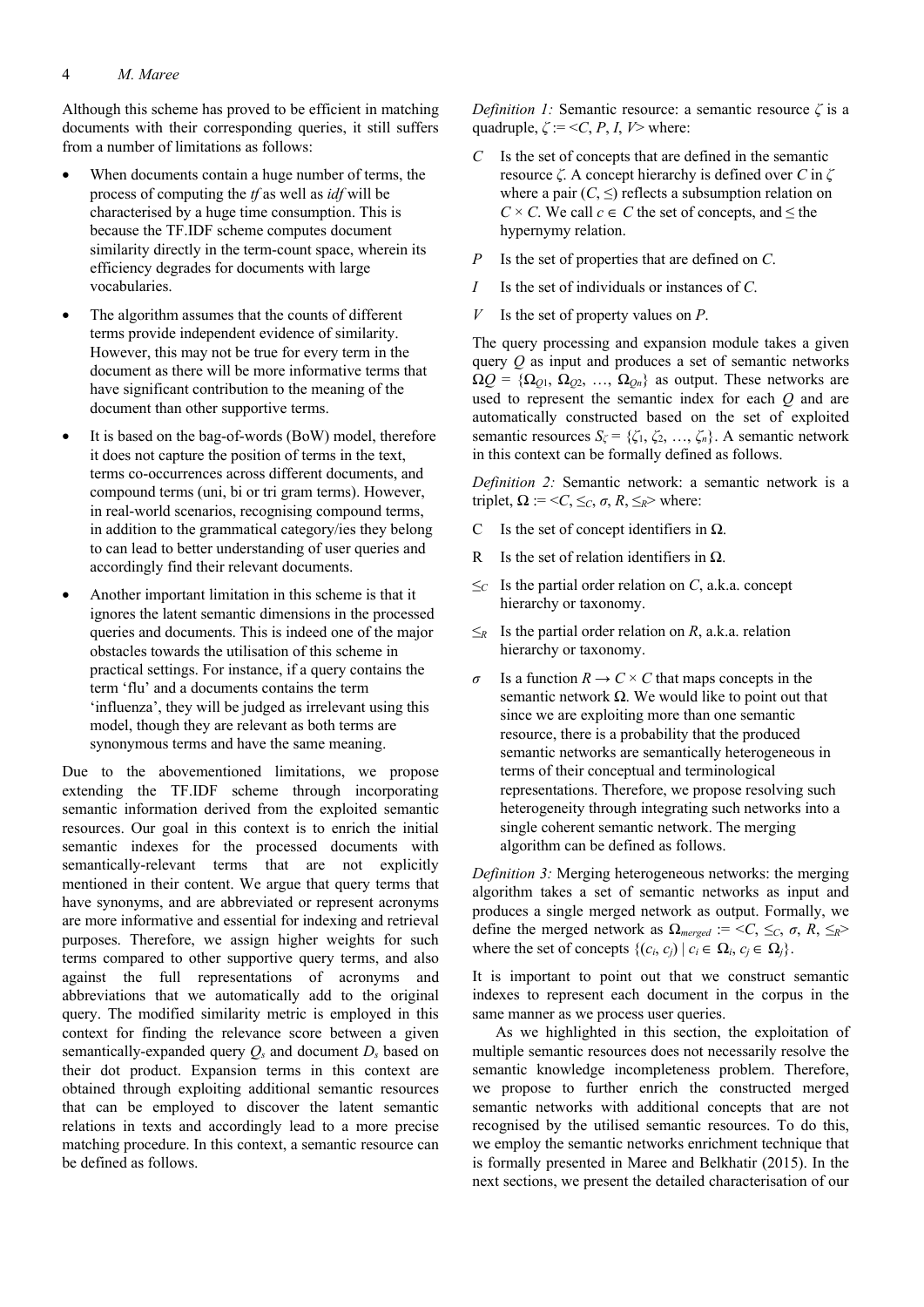proposed system and experimentally evaluate the quality of the proposed techniques using real-world scenarios and dataset.

# **4 Detailed characterisation of the proposed system**

In this section, we present an approach for automatic query interpretation using multiple semantic resources. The intuitions behind using these resources are:

- 1 they make cooperative semantics-based query interpretation, weighting and expansion decisions
- 2 they provide wider depth and breadth of domain coverage and knowledge representation.

Figure 1 depicts the main components and modules of our proposed approach.

As depicted in Figure 1, when a user submits a query, we utilise NLP-based techniques for pre-processing the query terms. This includes applying tokenisation, stopwords

removal, depluralisation and compound terms recognition. After this step, each term is submitted to the utilised semantic resources and mapped to the proper entity(ies) that it belongs to. By semantics-based term mapping, we aim to derive all semantically-relevant terms to each query term. We need to find out whether a term *t* is a noun, verb, an adjective or adverb, and also the synonyms as well as other taxonomically-related terms to that term. It is important to point out that the same steps are also applied on the documents in the collection in an attempt to construct semantic indexes using the *semantic networks construction* module. However, prior to starting the execution of this module, we assign different weights to query terms and their semantic correspondences using the normalised cosine similarity metric. In this context, original query terms that have synonyms and hypernyms are assigned higher weights against other semantically-relevant terms such as meronyms, hyponyms or holonyms. Formally, for a query  $Q = \{x_n\}_{n=1}^N$  that comprises terms  $\{x_1, x_2, ..., x_N\}$ , each  $x_i$ can belong to any of the following categories:



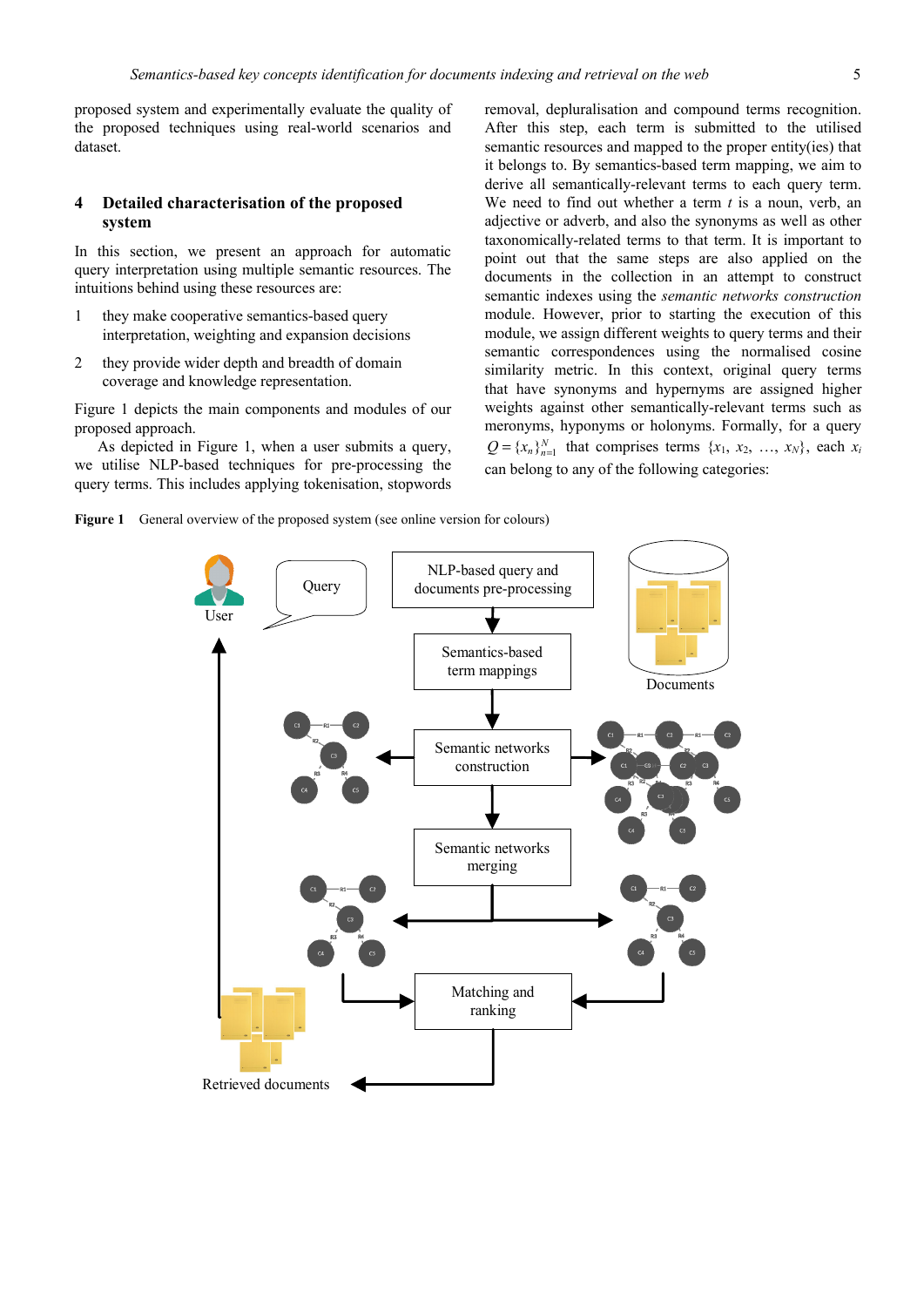### 6 *M. Maree*

- Original terms: Are terms that can be mapped to concepts in the exploited semantic resources, in addition to their hypernyms. The reason for assigning the same weight for synonyms and hypernyms is because we believe that users often express their information needs using the exact keywords, their synonyms or a more generalised form the keywords. For instance, a user looking for information about police stations he/she may submit the query: 'police station', its synonym: 'police headquarter' or 'police office', or a higher level query such as: 'station' or 'facility'. Although there are some other taxonomically-relevant terms such as a meronym of the query: 'squad room', we believe that users do not often use such terms to express their information needs. Similarly, a user interested in information about 'elections' may type the query 'elections' or its hypernym 'voting' instead of typing the hyponyms 'general elections' or 'primary elections'.
- Acronyms and abbreviations: *Acronyms* are terms that are formed from the initial letters of some longer names and are pronounced differently than the full representation, while *abbreviations* are terms that are written differently from their full representations, but are pronounced the same. Examples of acronyms are ESL which stands for *English as a second language* and SEO which stands for *search engine optimisation*. Examples of abbreviations on the other hand are JSP which stands for *Java Server Pages* and SQL which stands for *Structured Query Language*. It is important to point out that in some case, acronyms can cause polysemy problems that need to be addressed as well. Our attempt in this context is to use other query words as the context of each polysemous query term in order to disambiguate its meaning.
- Supportive terms: Any other terms in the user query that neither could be recognised by the used semantic resources nor were classified as acronyms or abbreviations.

Next, we use the set of weighted and expanded query terms to automatically construct semantic networks that represent query terms and relations that hold between them. In this context, a semantic network  $\Omega$  := < $C$ ,  $\leq_C$ ,  $\sigma$ ,  $R$ ,  $\leq_R$ > includes directed arcs with labels from *R* between nodes from  $x \in C$ and  $y \in C$  to signify that a predicate in form  $R(x, y)$  is true. In particular, we employ Algorithm 1 to construct semantic networks for each query-document pair in the corpus.

**Algorithm 1** Semantic networks construction algorithm

**Input:** weighted and expanded query terms String[] QTerms **Output:** semantic networks based on the exploited semantic resources

- 1 String [][] computeRelations (QTerms)
- 2 String [][] SemRel;
- 3 Sresources  $\leftarrow \leq$ ;
- 4 res = getSemanticResources(Sresources); 5 for each res ∈ Sresources 6 for all  $i_k \in$  OTerms 7 for all  $j_k \in QT$ erms 8 SemRel[i][j] = getRel(QTerms[i], QTerms[j], res); 9 return SemanticRelations; 10 String getRelation(token1, token2, res) 11 String relation = "Unknown"; 12 relation = semRelation(token1, token2, res); 13 if(relation == "UnKnown) 14 relation = stringMatcher(token1, token2); 15 return relation; 16 makeAxioms(ComputeRelations); 17 String semRelation(token1, token2, res) 18 String relation = "Unknown"; 19 if(  $res = "WORDNET")$ 20 findRelationWN(token1,token2);  $21$  if(res == "OpenCyc") 22 findRelationOpenCyc(token1, token2); 23 if (res  $=$  "YAGO") 24 findRelationYAGO(token1, token2); 25 return relation; 26 String stringMatcher(token1, token2) 27 String relation = "Unknown";
	- 28 relation = findSimilarity(token1, token2);
	- 29 return relation;

During this step, a semantic resource may produce the set  $S_{\Omega} = \{0, 1, ..., n\}$  networks. This indeed demonstrates the issue of semantic knowledge incompleteness in the used semantic networks. For instance, the compound term 'police station' may be recognised by some of the exploited semantic resources, while it may not be defined by the rest. Additionally, the same term may have multiple senses or derivationally or taxonomically related terms in one semantic resource which could be different than the way it is captured by others. Therefore, it is important to resolve such semantic heterogeneity in the produced semantic networks prior to starting the matching and ranking procedure. We argue that being able to merge heterogeneous networks results in obtaining an aggregated decision made by the majority of the employed semantic resources on the types of relations that should hold between their entities. In the next examples, we first depict – using Figure  $2 - a$  visual semantic network for the query 'police station' including all nodes in the network. In the second example, we demonstrate the details of the utilised techniques in our proposed system using a document sample. The third example is presented to demonstrate the semantic networks that can be produced from a short query that comprises compound terms.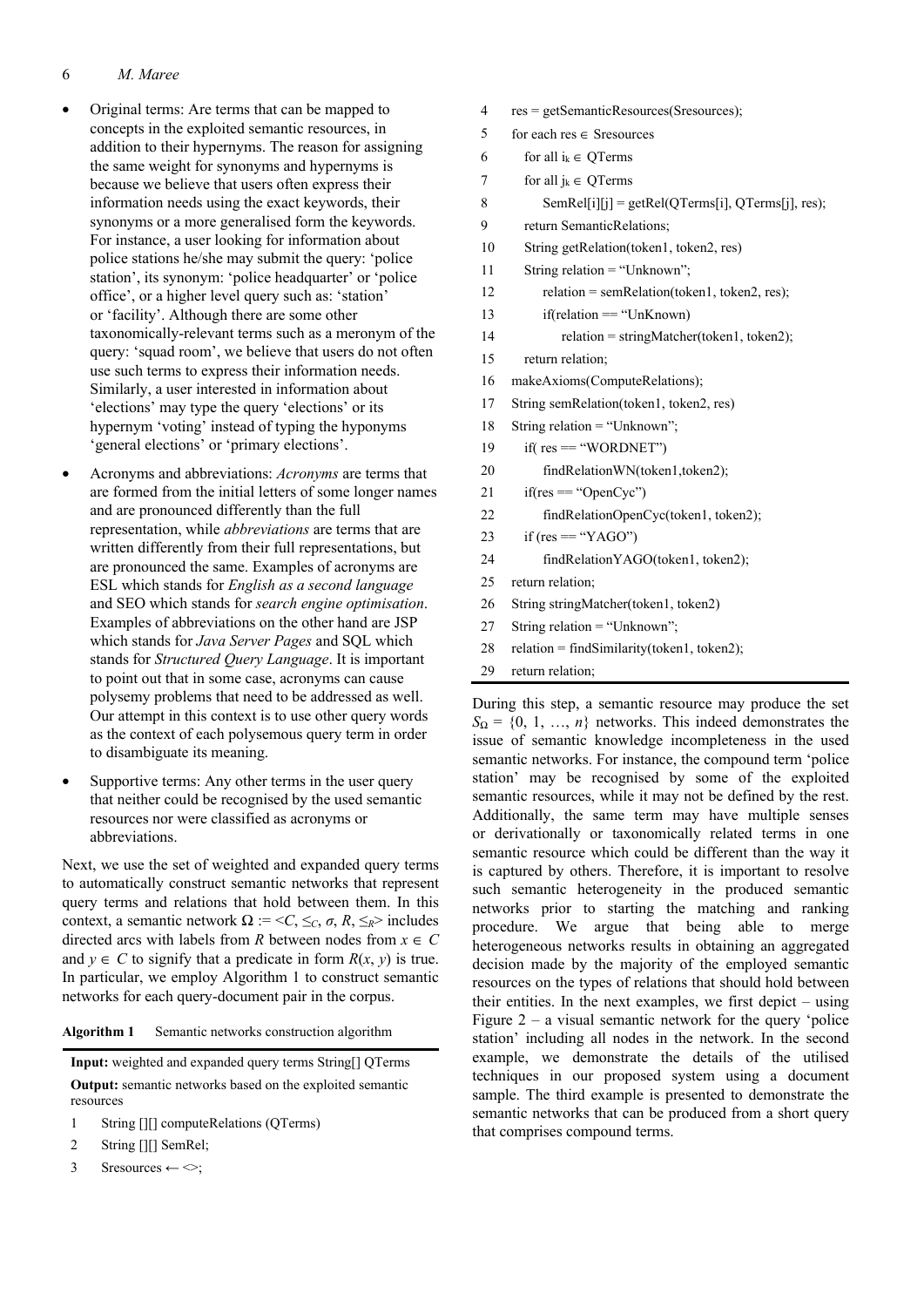





*Example 1:* Sample query = 'police station'.

In this example, we consider a compound term that belongs to the NLP 2-gram tokens category. This token is first submitted to the exploited semantic recourse in order to first find whether it is recognised as a 2-gram token. Considering WordNet ontology, we can see that it recognises this token, in addition to a set of semantically and syntactically relevant terms, such as synonyms, hypernyms and meronyms. These indeed represent the set of nodes that are depicted in Figure 2. To reproduce the same semantic network, we refer the reader to using the viswords (https://visuwords.com/ police%20station) open access online application to demonstrate the semantic network that is returned when submitting the query to viswords.

*Example 2:* Content extracted from a document (https://en.wikipedia.org/wiki/Java) that describes the term *java* (see online version for colours)

| Segment                                                                                                                                                                                                                                                    | Image |
|------------------------------------------------------------------------------------------------------------------------------------------------------------------------------------------------------------------------------------------------------------|-------|
| Java (Indonesian: Jawa) is an<br>island of Indonesia and the site<br>of its capital city, Jakarta.<br>Once the centre of powerful<br>Hindu-Buddhist kingdoms,<br>Islamic sultanates, and the core<br>of the colonial Dutch East<br>Indies, Java now plays. |       |

In this example, we use WordNet (Miller, 1998) and OpenCyc (Matuszek et al., 2006) general-purpose semantic resources. First, the stopword removal function removes stopwords based on a pre-defined list such as  $[(, ) , : ]$ . Next, the *n*-gram tokenisation algorithm tokenises the text into unigram, bigram and trigram tokens. After this step, each token is submitted to each of the ontologies to find whether it is defined in it or not. For instance, when we

explore the hierarchy of WordNet, we will find that the term 'Java' has three different senses as follows:

- 1 Java an island in Indonesia south of Borneo; one of the world's most densely populated regions
- 2 Coffee, java a beverage consisting of an infusion of ground coffee beans; "he ordered a cup of coffee"
- 3 Java a simple platform-independent object-oriented programming language used for writing applets that are downloaded from the World Wide Web by a client and run on the client's machine

Although this term has three different senses, only the first sense is included in the produced semantic network. This is because that other senses (2 and 3) are not semantically related to the other rest of the tokenised terms such as 'Indonesia' and 'Island'. Accordingly, automatic disambiguation of the text is performed, producing a semantic network that includes only the semantically related terms. In addition, the synonyms of the disambiguated keywords are automatically included in the produced semantic network. For instance, from Example 2, we find that the set of terms {Java, Island, Indonesia} exist in both WordNet and OpenCyc semantic resources. Form this set, semantic networks are constructed based on both semantic resources as shown in Figure 3.

**Figure 3** Semantic networks constructed based on the employed semantic resources, (a) WordNet-based semantic network (b) OpenCyc-based semantic network



As we can see from Figure 3, the exploited semantic resources produced heterogeneous semantic networks. These semantic networks represent different perspectives as they reflect the knowledge captured and encoded by domain experts whom developed both semantic resources. For example, according to OpenCyc, the relation between the terms 'Java' and 'Indonesia' is 'related to'. While in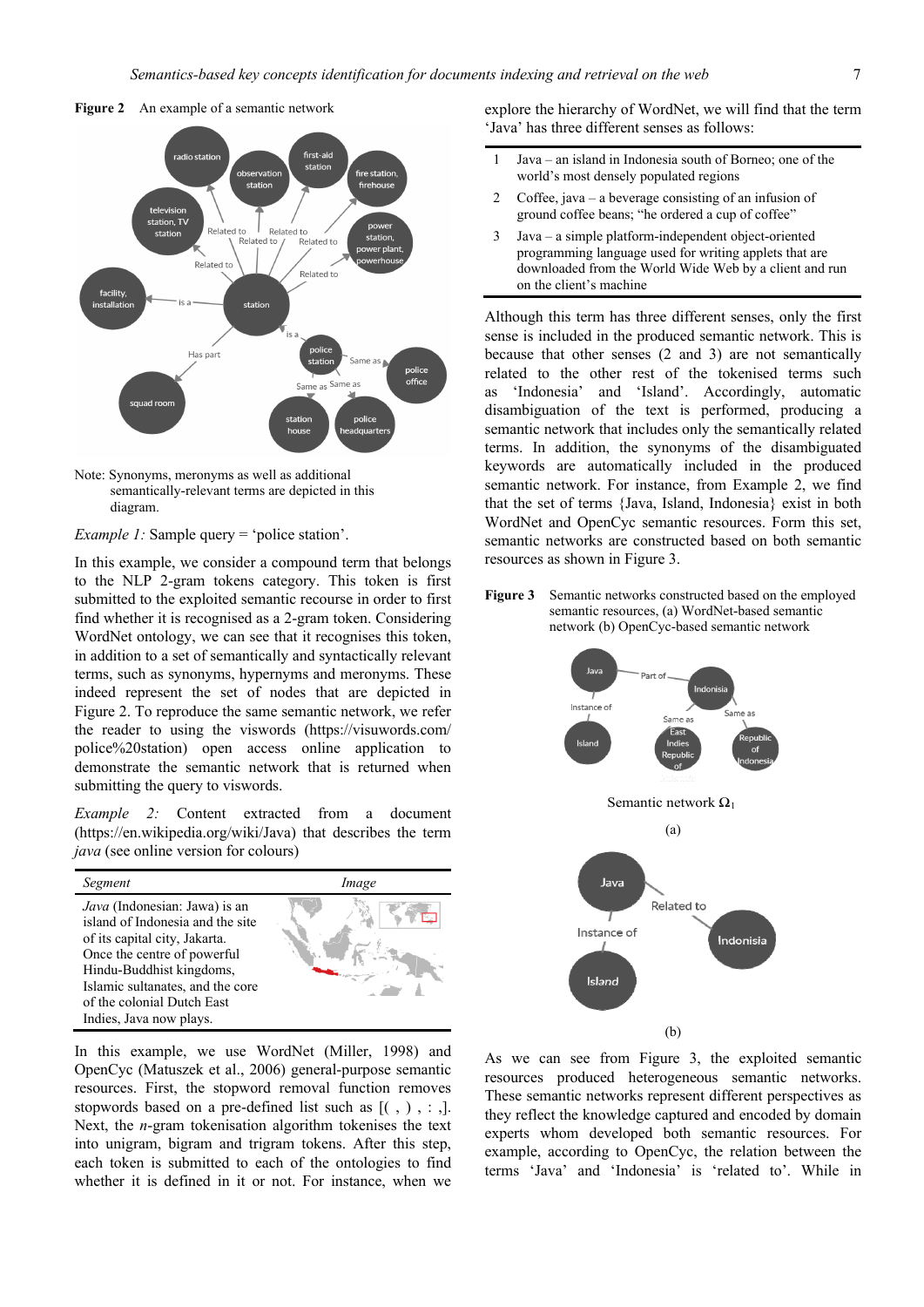#### 8 *M. Maree*

WordNet, the relation between the same terms is 'part of'. Therefore, to resolve this terminological heterogeneity between the produced networks, we utilise the merging algorithm described in Section 4. In this algorithm, we use the merging techniques proposed in Maree and Belkhatir (2010). The execution of these techniques is based on a prioritised procedure based on their significance and execution into semantic, string, and statistical-based merging techniques, respectively. The result of merging the semantic networks is shown in Figure 4. The rest of *n*-gram tokens that are not defined in any of the exploited semantic resources such as the token 'jawa' are considered as supportive terms and are assigned lower weights accordingly.





*Example 3:* Query no. 126 [Forum for Information Retrieval Evaluation (FIRE) dataset]

| <top lang="en"></top>                                        |  |  |  |
|--------------------------------------------------------------|--|--|--|
| $\langle num \rangle 126\langle num \rangle$                 |  |  |  |
| <title>Swine flu vaccine</title>                             |  |  |  |
| $<$ desc $>$                                                 |  |  |  |
| Indigenous vaccine made in India for swine flu<br>prevention |  |  |  |

As shown in this query example, we have the title of the query and also a description that further explains it. We consider the title in this context to demonstrate the semantic networks that can be produced using short-term queries such as this one. Figure 5 depicts the semantic network that contains the node 'swine flu', in addition to a number of semantically and taxonomically related terms.

As depicted by Figure 5, the term 'swine flu' has a synonym that is 'swine influenza', while the terms 'influenza, flue and grippe' are parent nodes or hypernyms of the original query term 'swine flu'. As we have pointed out earlier in this section. Original query terms and their synonyms and hypernyms are given higher weights compared to other query terms. In this context, the query term 'vaccine' has also synonyms and hypernyms (these are highlighted using red circles) as depicted in Figure 6.

Accordingly, less weights are assigned to hyponyms of the term 'vaccine' such as 'DPT vaccine, pneumococcal

vaccine, Pneumovax, poliovirus vaccine, proteosome vaccine, proteasome'.

In the next section, we present the details of the experimental evaluation steps that we have carried out to evaluate the quality of the proposed approach.

Figure 5 A semantic network for the query term 'swine flu'



**Figure 6** A semantic network for the query term 'vaccine'



# **5 Experimental evaluation of the proposed system**

In this section, we present the steps that we have carried out to experimentally validate our proposal. To develop the system's prototype and implement its modules, we have used Java programming language on a PC with core i7 CPU (2.1 GHz) and (16 GB) RAM with Windows 10 operating system. It was important during the experimental validation step to have a dataset that comprises the following structure to ensure the reproducibility of the experiments by other researchers in the field. The structure comprises these components: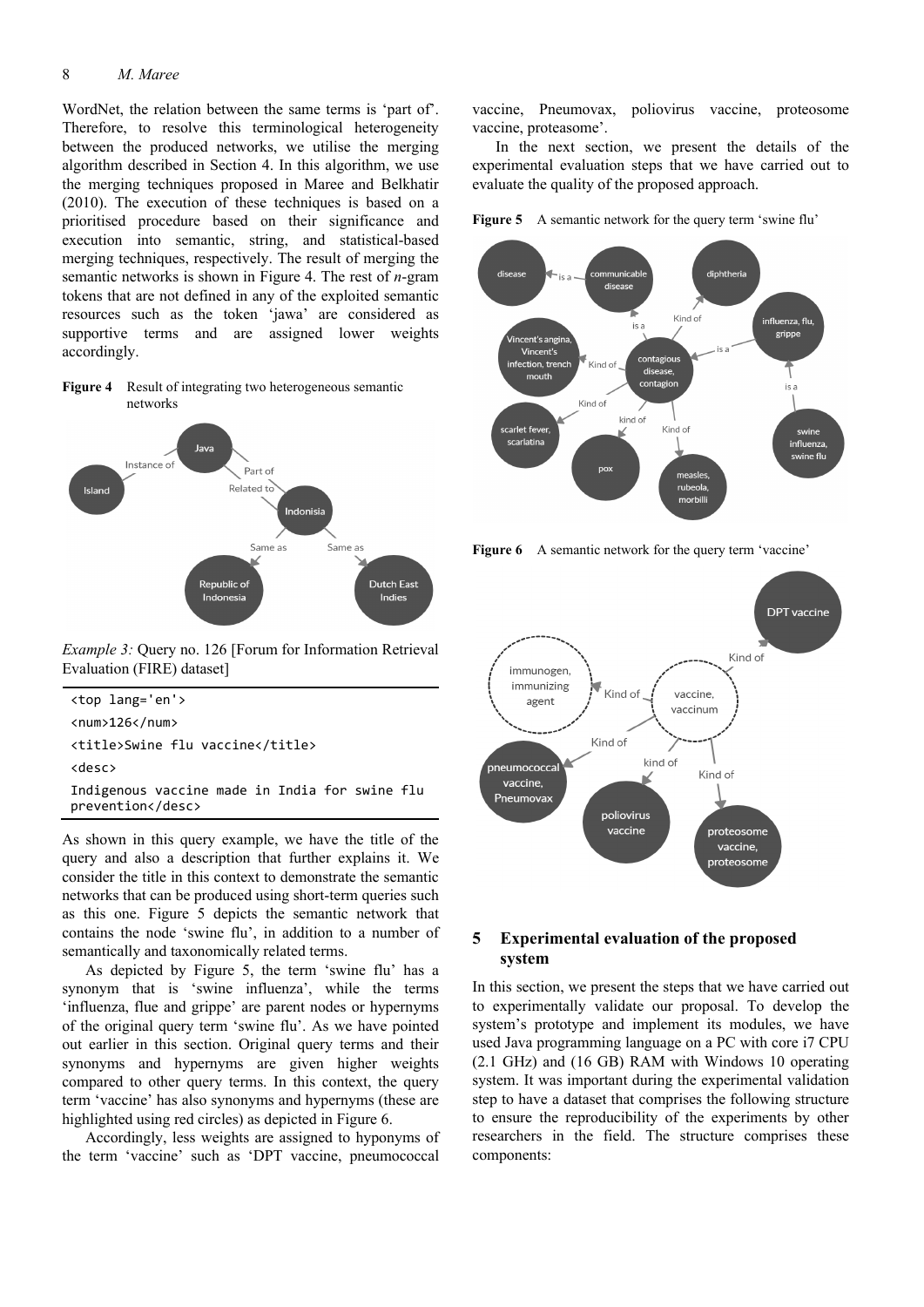- Document collection: These are documents that contain content about different domains of interest.
- Queries: They are provided in the dataset to be used as a reference for finding relevant documents in the document collection.
- Relevance judgements: The relevance scores that are assigned between each query-document pair.

We use the baseline results as our ground-truth and compare the precision of three additional similarity metrics to those in the ground truth. Furthermore, we employ our semantics-based query term identification and expansion method to assign new relevance scores between documents and their corresponding documents.

The used dataset is a publically-available dataset that has been extensively used by several semantic matching approaches over the past years. The dataset is composed of 20 documents that we use to represent the queries and a collection of 10,000 textual segments that we use to represent our document collection. To validate the effectiveness of our proposal, we start with the baseline results that are depicted in Table 1. To obtain these results, we have used the conventional similarity measure in order to calculate the similarity between the text segments that are used to represent the queries and their associated documents. For demonstration purposes, we have selected the first ten queries and their first five corresponding documents to compute the P@5 precision results.

**Table 1** Baseline similarity results using the four similarity techniques

| $O$ Id | $D$ id                  | Cosine<br>sim. | Jaccard<br>sim. | Normalised<br>Levenshtein<br>sim. | Sorensen-Dice<br>sim. |
|--------|-------------------------|----------------|-----------------|-----------------------------------|-----------------------|
| 1.txt  | 1.txt                   |                | 37.12% 22.64%   | 25.86%                            | 36.92%                |
| 1.txt  | 10.txt                  | 34.94%         | 21.25%          | 27.42%                            | 35.05%                |
| 1.txt  | 100.txt                 |                | 45.31% 22.58%   | 14.51%                            | 36.84%                |
| 1.txt  | 1000.txt                | 27.90%         | 16.00%          | 25.81%                            | 27.59%                |
| 1.txt  | 10000.txt 35.49% 20.00% |                |                 | 25.62%                            | 33.33%                |
| 2.txt  | 1.txt                   |                | 41.33% 25.47%   | 29.31%                            | 40.60%                |
| 2.txt  | 10.txt                  | 32.99%         | 19.05%          | 23.29%                            | 32.00%                |
| 2.txt  | 100.txt                 | 56.33%         | 27.81%          | 16.98%                            | 43.52%                |
| 2.txt  | 1000.txt                | 17.17%         | 8.43%           | 28.77%                            | 15.56%                |
| 2.txt  | 10000.txt 41.88%        |                | 23.85%          | 32.23%                            | 38.52%                |
| 3.txt  | 1.txt                   | 46.95%         | 32.73%          | 26.72%                            | 49.32%                |
| 3.txt  | 10.txt                  |                | 30.38% 22.83%   | 28.57%                            | 37.17%                |
| 3.txt  | 100.txt                 | 54.89%         | 27.95%          | 18.83%                            | 43.69%                |
| 3.txt  | 1000.txt                | 26.22%         | 10.75%          | 25.27%                            | 19.42%                |
| 3.txt  | 10000.txt 49.05%        |                | 32.14%          | 28.10%                            | 48.65%                |
| 4.txt  | 1.txt                   | 31.51%         | 18.37%          | 21.55%                            | 31.03%                |
| 4.txt  | 10.txt                  | 17.97%         | 10.67%          | 25.49%                            | 19.28%                |
| 4.txt  | 100.txt                 | 36.61%         | 15.03%          | 12.04%                            | 26.14%                |
| 4.txt  | 1000.txt                | 21.23%         | 8.96%           | 17.78%                            | 16.44%                |

Table 1 Baseline similarity results using the four similarity techniques (continued)

| O Id   | $D$ id                  | sim.   | Cosine Jaccard<br>sim. | Normalised<br>Levenshtein<br>sim. | Sorensen-Dice<br>sim. |
|--------|-------------------------|--------|------------------------|-----------------------------------|-----------------------|
| 4.txt  | 10000.txt 38.54%        |        | 21.65%                 | 21.49%                            | 35.59%                |
| 5.txt  | 1.txt                   | 27.44% | 13.68%                 | 19.83%                            | 24.07%                |
| 5.txt  | 10.txt                  | 24.35% | 11.94%                 | 29.41%                            | 21.33%                |
| 5.txt  | 100.txt                 | 33.43% | 10.53%                 | 10.49%                            | 19.05%                |
| 5.txt  | 1000.txt                | 21.86% | 10.17%                 | 20.00%                            | 18.46%                |
| 5.txt  | 10000.txt 38.86%        |        | 15.79%                 | 20.66%                            | 27.27%                |
| 6.txt  | 1.txt                   | 32.90% | 15.46%                 | 20.69%                            | 26.79%                |
| 6.txt  | 10.txt                  | 20.20% | 11.27%                 | 23.53%                            | 20.25%                |
| 6.txt  | 100.txt                 | 40.61% | 17.01%                 | 10.49%                            | 29.07%                |
| 6.txt  | 1000.txt                | 31.24% | 16.95%                 | 26.67%                            | 28.99%                |
| 6.txt  | 10000.txt 31.80%        |        | 12.87%                 | 20.66%                            | 22.81%                |
| 7.txt  | 1.txt                   | 28.19% | 24.04%                 | 25.86%                            | 38.76%                |
| 7.txt  | 10.txt                  | 29.82% | 18.52%                 | 22.22%                            | 31.25%                |
| 7.txt  | 100.txt                 | 50.19% | 20.38%                 | 16.36%                            | 33.86%                |
| 7.txt  | 1000.txt                | 23.34% | 11.69%                 | 25.40%                            | 20.93%                |
| 7.txt  | 10000.txt 37.50%        |        | 21.30%                 | 23.97%                            | 35.11%                |
| 8.txt  | 1.txt                   | 33.92% | 19.82%                 | 25.86%                            | 33.08%                |
| 8.txt  | 10.txt                  | 24.99% | 13.64%                 | 23.19%                            | 24.00%                |
| 8.txt  | 100.txt                 | 49.38% | 23.72%                 | 14.81%                            | 38.34%                |
| 8.txt  | 1000.txt                | 32.21% | 16.88%                 | 27.54%                            | 28.89%                |
| 8.txt  | 10000.txt 32.44%        |        | 16.38%                 | 26.45%                            | 28.15%                |
| 9.txt  | 1.txt                   | 42.12% | 20.75%                 | 27.59%                            | 34.38%                |
| 9.txt  | 10.txt                  | 29.64% | 15.85%                 | 23.19%                            | 27.37%                |
| 9.txt  | 100.txt                 | 58.66% | 25.33%                 | 16.98%                            | 40.43%                |
| 9.txt  | 1000.txt                | 28.65% | 10.39%                 | 28.99%                            | 18.82%                |
| 9.txt  | 10000.txt 48.30%        |        | 26.21%                 | 24.79%                            | 41.54%                |
| 10.txt | 1.txt                   | 43.34% | 21.24%                 | 31.03%                            | 35.04%                |
| 10.txt | 10.txt                  | 20.60% | 13.04%                 | 23.94%                            | 23.08%                |
| 10.txt | 100.txt                 | 48.24% | 24.68%                 | 16.98%                            | 39.59%                |
| 10.txt | 1000.txt                |        | 38.50% 20.51%          | 29.58%                            | 34.04%                |
| 10.txt | 10000.txt 47.43% 26.36% |        |                        | 28.93%                            | 41.73%                |

As shown in Table 1, the produced similarity scores using the four similarity measures demonstrate a low precision quality. For instance, the returned similarity scores by the Cosine similarity measure ranged between a minimum of 17.17% and a maximum of 58.66%, while they ranged between 8.43% and 32.14%, and 10.49% and 32.23% when using the Jaccard and normalised Levenshtein similarity, respectively. Considering the Sorensen-Dice similarity score, we can see a similar range of precision results is produced when compared to the cosine similarity technique. The reason behind the low precision results is that the used measures ignore all semantically and taxonomically related relations that exist between the terms that are used to describe the textual content of the used documents and their corresponding queries in the dataset. This experimentally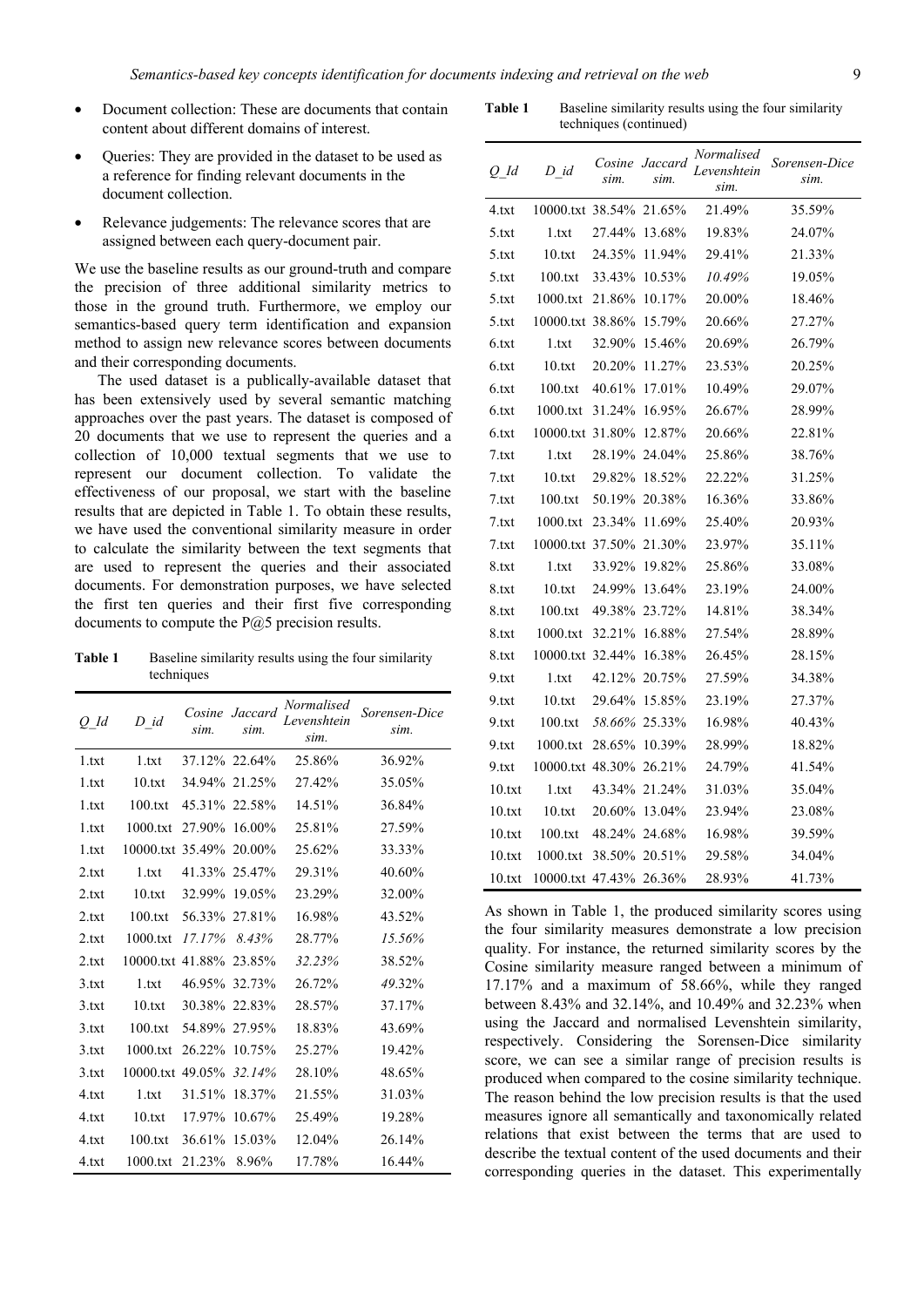demonstrates our argument on the limitations that hinder the exploitation of conventional BoW similarity models. In the next experiment, we investigate the impact of employing our proposed method for assigning similarity scores between the same query-document pairs using the same settings.

**Table 2** Similarity results after employing our proposed semantics-based method

| $Q\_Id$ | $D_id$                  | Cosine<br>sim. | Jaccard<br>sim. | <i>Normalised</i><br>Levenshtein<br>sim. | Sorensen-Dice<br>sim. |
|---------|-------------------------|----------------|-----------------|------------------------------------------|-----------------------|
| 1.txt   | 1.txt                   | 55.57%         | 41.30%          | 27.07%                                   | 58.46%                |
| 1.txt   | 10.txt                  | 67.76%         | 49.65%          | 27.73%                                   | 66.36%                |
| 1.txt   | 100.txt                 | 75.58%         | 39.31%          | 17.82%                                   | 56.44%                |
| 1.txt   | 1000.txt                | 60.44%         | 29.50%          | 21.66%                                   | 45.56%                |
| 1.txt   | 10000.txt               | 62.48%         | 45.54%          | 25.25%                                   | 62.58%                |
| 2.txt   | 1.txt                   | 56.56%         | 40.64%          | 28.31%                                   | 57.79%                |
| 2.txt   | 10.txt                  | 63.54%         | 46.62%          | 27.65%                                   | 63.59%                |
| 2.txt   | 100.txt                 | 64.77%         | 40.46%          | 19.19%                                   | 57.61%                |
| 2.txt   | 1000.txt                | 45.35%         | 28.43%          | 24.29%                                   | 44.27%                |
| 2.txt   | 10000.txt               | 61.94%         | 42.27%          | 28.69%                                   | 59.42%                |
| 3.txt   | 1.txt                   | 66.95%         | 45.09%          | 26.19%                                   | 62.15%                |
| 3.txt   | 10.txt                  | 65.24%         | 35.44%          | 24.06%                                   | 52.33%                |
| 3.txt   | 100.txt                 | 75.74%         | 54.68%          | 23.38%                                   | 70.70%                |
| 3.txt   | 1000.txt                | 58.39%         | 31.17%          | 25.20%                                   | 47.53%                |
| 3.txt   | 10000.txt               | 72.70%         | 50.60%          | 20.95%                                   | 67.20%                |
| 4.txt   | 1.txt                   | 58.61%         | 38.38%          | 26.03%                                   | 55.47%                |
| 4.txt   | 10.txt                  | 56.51%         | 32.91%          | 24.32%                                   | 49.52%                |
| 4.txt   | 100.txt                 | 60.16%         | 32.23%          | 15.80%                                   | 48.75%                |
| 4.txt   | 1000.txt                | 49.77%         | 22.60%          | 21.07%                                   | 36.86%                |
| 4.txt   | 10000.txt               | 64.91%         | 36.00%          | 24.92%                                   | 52.94%                |
| 5.txt   | 1.txt                   | 52.62%         | 36.61%          | 25.62%                                   | 53.60%                |
| 5.txt   | 10.txt                  | 56.66%         | 32.47%          | 28.57%                                   | 49.02%                |
| 5.txt   | 100.txt                 | 57.67%         | 33.96%          | 15.66%                                   | 50.70%                |
| 5.txt   | 1000.txt                | 44.67%         | 27.04%          | 22.55%                                   | 42.57%                |
| 5.txt   | 10000.txt               | 63.20%         | 36.99%          | 23.93%                                   | 54.00%                |
| 6.txt   | 1.txt                   | 63.97%         | 36.97%          | 29.55%                                   | 53.98%                |
| 6.txt   | 10.txt                  | 45.66%         | 25.87%          | 25.97%                                   | 41.11%                |
| 6.txt   | 100.txt                 | 59.21%         | 29.30%          | 12.63%                                   | 45.32%                |
| 6.txt   | 1000.txt                |                | 58.88% 25.00%   | 25.52%                                   | 40.00%                |
| 6.txt   | 10000.txt 52.26% 28.37% |                |                 | 21.80%                                   | 44.20%                |
| 7.txt   | 1.txt                   |                | 49.76% 40.00%   | 26.65%                                   | 57.14%                |
| 7.txt   | 10.txt                  |                | 66.74% 34.27%   | 22.87%                                   | 51.04%                |
| 7.txt   | 100.txt                 |                | 66.09% 33.46%   | 15.08%                                   | 50.15%                |
| 7.txt   | 1000.txt                |                | 55.80% 28.11%   | 26.11%                                   | 43.88%                |
| 7.txt   | 10000.txt 55.67% 41.18% |                |                 | 24.26%                                   | 58.33%                |
| 8.txt   | 1.txt                   |                | 55.29% 43.84%   | 22.73%                                   | 60.96%                |
| 8.txt   | 10.txt                  |                | 52.56% 36.67%   | 27.11%                                   | 53.66%                |
| 8.txt   | 100.txt                 |                | 74.97% 43.32%   | 21.14%                                   | 60.45%                |

**Table 2** Similarity results after employing our proposed semantics-based method (continued)

| $Q_{\perp}$ Id | $D$ id    | sim.   | Cosine Jaccard<br>sim. | Normalised<br>Levenshtein<br>sim. | Sorensen-Dice<br>sim. |
|----------------|-----------|--------|------------------------|-----------------------------------|-----------------------|
| 8.txt          | 1000.txt  |        | 59.32% 29.91%          | 24.83%                            | 46.05%                |
| 8.txt          | 10000.txt |        | 62.56% 48.05%          | 24.92%                            | 64.91%                |
| 9.txt          | 1.txt     |        | 57.22% 41.50%          | 26.65%                            | 58.66%                |
| 9.txt          | 10.txt    |        | 49.22\% 34.66\%        | 25.27%                            | 51.48%                |
| 9.txt          | 100.txt   |        | 75.40% 44.24%          | 19.05%                            | 61.34%                |
| 9.txt          | 1000.txt  |        | 52.90% 34.93%          | 20.97%                            | 51.77%                |
| 9.txt          | 10000.txt |        | 63.70% 50.00%          | 25.74%                            | 66.67%                |
| 10.txt         | 1.txt     |        | 60.57% 39.47%          | 24.79%                            | 56.60%                |
| 10.txt         | 10.txt    |        | 54.37% 32.73%          | 20.64%                            | 49.32%                |
| 10.txt         | 100.txt   |        | 66.46% 38.06%          | 15.15%                            | 55.14%                |
| 10.txt         | 1000.txt  | 50.04% | 26.32%                 | 22.55%                            | 41.67%                |
| 10.txt         | 10000.txt |        | 62.95% 40.63%          | 24.43%                            | 57.78%                |

As we see in Table 2, a significant level of improvement upon the overall's quality of the semantic matching process has been achieved. This indeed supports our argument that the exploitation of ontologies and other semantic resources can play a significant role in improving the quality of conventional similarity methods. Additionally, the utilisation of the proposed key concepts identification approach has resulted in retrieving more relevant documents due to the fact that processing query terms using the developed weighted term dependence model can emphasise the relations that exist among important terms and accordingly enables constructing semantic network-based indexed that includes all semantically relevant terms that were not initially submitted in the user query. We would like to point out that we plan to further extend out proposed method by integrating newer semantic resources in an attempt to investigate their impact on the quality of the proposed system.

#### **6 Conclusions and future work**

In this article, we discussed one of the crucial challenges for current search engines; that is their low precision results. We demonstrated the fact that the semantic gap between query-document pairs has a substantial impact on the quality of the retrieved results. In addition, we discussed the importantce of identifying and reweighting query terms to produce more precise results that better match the users' information needs. We introduced our method of employing knowledge captured by multiple large-scale semantic resources for identifying candidate key concepts for indexing and retrieving documents that are semantically-relevant to user queries. We have conducted experiments using a real-world dataset to demonstrate the effectiveness of the proposed approach. We have demonstrated that conventional similarity measures can actually be further extended to incorporate additional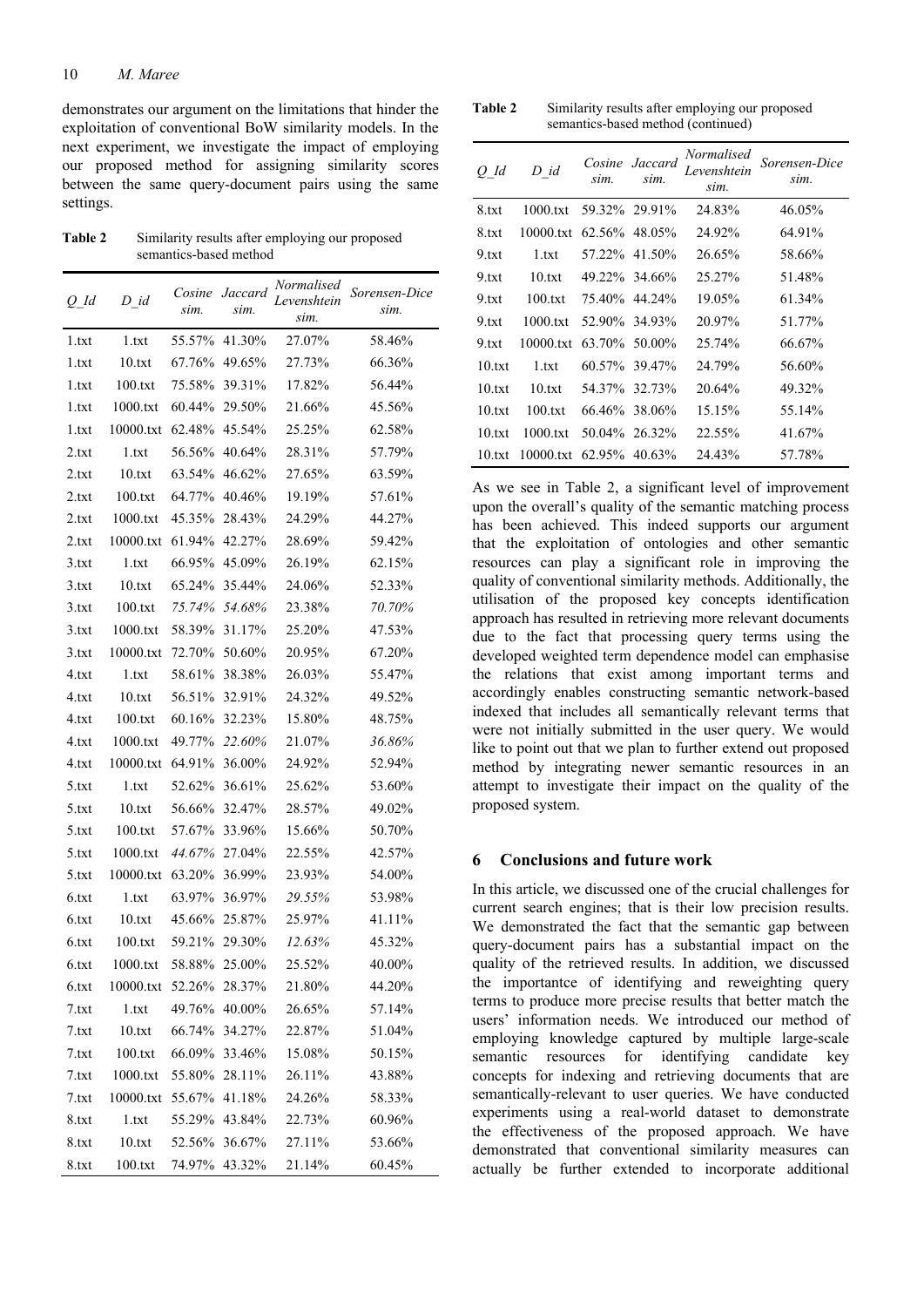semantically-expanded terms that lead to retrieving more precise results. In the future work, we plan to explore the impact of exploiting newer semantic resources on the quality of the retrieved results. We also plan to conduct additional experiments using different datasets, namely FIRE and Reuters text collections. We plan to participate in future forums for information indexing and retrieval and publicise our results and system implementation details to be used by other researchers in the field.

#### **References**

- Al-Shawakfa, E. and Alsghaier, H. (2018) 'An empirical study of cloud computing and big data analytics', *International Journal of Innovative Computing and Applications*, Vol. 9, No. 3, pp.180–188.
- Anandarajan, M., Hill, C. and Nolan, T. (2019) 'Semantic space representation and latent semantic analysis', in *Practical Text Analytics. Advances in Analytics and Data Science*, Vol. 2, Springer, Cham.
- Baker, C.F., Fillmore, C.J. and Lowe, J B. (1998) 'The Berkeley FrameNet project', *Proceedings of the 17th international conference on Computational linguistics*, Association for Computational Linguistics, Vol. 1, pp.86–90.
- Bimson, K. and Hull, R. (2016) 'unnatural language processing: characterizing the challenges in translating natural language semantics into ontology semantics', in Workman. M. (Ed.): *Semantic Web*, Springer, Cham
- Boiński, T., Szymański, J., Dudek, B., Zalewski, P., Dompke, S. and Czarnecka, M. (2018) 'DBpedia and YAGO based system for answering questions in natural language', *International Conference on Computational Collective Intelligence*, Springer, pp.383–392.
- Bonatti, P.A., Decker, S., Polleres, A. and Presutti, V. (2019) 'Knowledge graphs: new directions for knowledge representation on the semantic web', *Dagstuhl Seminar 18371*, Schloss Dagstuhl-Leibniz-Zentrum fuer Informatik.
- Corcoglioniti, F., Dragoni, M., Rospocher, M. and Aprosio, A.P. (2016) 'Knowledge extraction for information retrieval', *European Semantic Web Conference*, Springer, pp.317–333.
- Crofts, N., Doerr, M., Gill, T., Stead, S. and Stiff, M. (2008) *Definition of the CIDOC Conceptual Reference Model*, CIDOC CRM Special Interest Group, No. 5, ICOM/CIDOC Documentation Standards Group.
- Dou, D., Wang, H. and Liu, H. (2015) 'Semantic data mining: a survey of ontology-based approaches', *Proceedings of the 2015 IEEE 9th International Conference on Semantic Computing (IEEE ICSC 2015)*, IEEE, pp.244–251.
- Engel, J. (2017) 'Improving retrieval of structured and unstructured information: practical steps for better classification, navigation and search', *Business Information Review*, Vol. 34, No. 2, pp.86–95.
- Goldfarb, D. and Le Franc, Y. (2017) 'Enhancing the discoverability and interoperability of multi-disciplinary semantic repositories', *S4BioDiv@ ISWC*.
- Han, X., Lv, T., Hu, Z., Wang, X. and Wang, C. (2016) 'Text summarization using FrameNet-based semantic graph model', *Scientific Programming*, November, Vol. 2016, pp.1–10.
- Hyvönen, E. and Rantala, H. (2019) 'Knowledge-based relation discovery in cultural heritage knowledge graphs', *DHN*, pp.230–239.
- Kmail, A.B., Maree, M. and Belkhatir, M. (2015) 'MatchingSem: online recruitment system based on multiple semantic resources', *2015 12th International Conference on Fuzzy Systems and Knowledge Discovery (FSKD)*, IEEE, pp.2654–2659.
- Kong, F., Wang, J., Yu, J. and Wang, X. (2017) 'Improved phrase search construction over encrypted data in cloud storage', *International Journal of Innovative Computing and Applications*, Vol. 8, No. 1, pp.3–11.
- Koopman, B., Zuccon, G., Bruza, P., Sitbon, L. and Lawley, M.J. (2016) 'Information retrieval as semantic inference: a graph inference model applied to medical search', *Information Retrieval Journal*, Vol. 19, No. 1, pp.6–37.
- Krishnan, A., Deepak, P., Ranu, S. and Mehta, S. (2018) 'Leveraging semantic resources in diversified query expansion', *World Wide Web*, Vol. 21, No. 4, pp.1041–1067.
- Lashkari, F., Bagheri, E. and Ghorbani, A.A. (2019) 'Neural embedding-based indices for semantic search', *Information Processing & Management*, Vol. 56, No. 3, pp.733–755.
- Lei, Y., Uren, V. and Motta, E. (2006) 'Semsearch: a search engine for the semantic web', *International Conference on Knowledge Engineering and Knowledge Management*, Springer, pp.238–245.
- Li, T., Gupta, B.B. and Metere, R. (2018) 'Socially-conforming cooperative computation in cloud networks', *Journal of Parallel and Distributed Computing*, July, Vol. 117, pp.274–280.
- Lipscomb, C.E. (2000) 'Medical subject headings (MeSH)', *Bulletin of the Medical Library Association*, Vol. 88, No. 3, pp.265–266.
- Liu, M., Li, J. and Liu, H. (2013) 'The colour and texture a novel image retrieval technology based on human vision', *International Journal of Innovative Computing and Applications*, Vol. 5, No. 1, pp.47–56.
- Lu, M., Sun, X., Wang, S., Lo, D. and Duan, Y. (2015) 'Query expansion via wordnet for effective code search', *2015 IEEE 22nd International Conference on Software Analysis, Evolution, and Reengineering (SANER)*, IEEE, pp.545–549.
- Mahdisoltani, F., Biega, J. and Suchanek, F.M. (2013) 'YAGO3: a knowledge base from multilingual Wikipedias', in *7th Biennial Conference on Innovative Data Systems Research. CIDR Conference*, January, Asilomar, USA, hal-01699874.
- Mai, J-E. (2016) *Looking for Information: A Survey of Research on Information Seeking, Needs, and Behavior*, 4th ed., 29 April, p.528, Emerald Group Publishing.
- Maree, M. and Belkhatir, M. (2010) 'A coupled statistical/semantic framework for merging heterogeneous domain-specific ontologies', *2010 22nd IEEE International Conference on Tools with Artificial Intelligence*, IEEE, pp.159–166.
- Maree, M. and Belkhatir, M. (2015) 'Addressing semantic heterogeneity through multiple knowledge base assisted merging of domain-specific ontologies', *Knowledge-Based Systems*, January, Vol. 73, pp.199–211.
- Maree, M., Belkhatir, M., Fauzi, F., Kmail, A.B., Ewais, A. and Sabha, M. (2016) 'Multiple ontology-based indexing of multimedia documents on the World Wide Web', *Intelligent Decision Technologies 2016*, Springer.
- Matuszek, C., Witbrock, M., Cabral, J. and Deoliveira, J. (2006) 'An introduction to the syntax and content of Cyc', *UMBC Computer Science and Electrical Engineering Department Collection*.